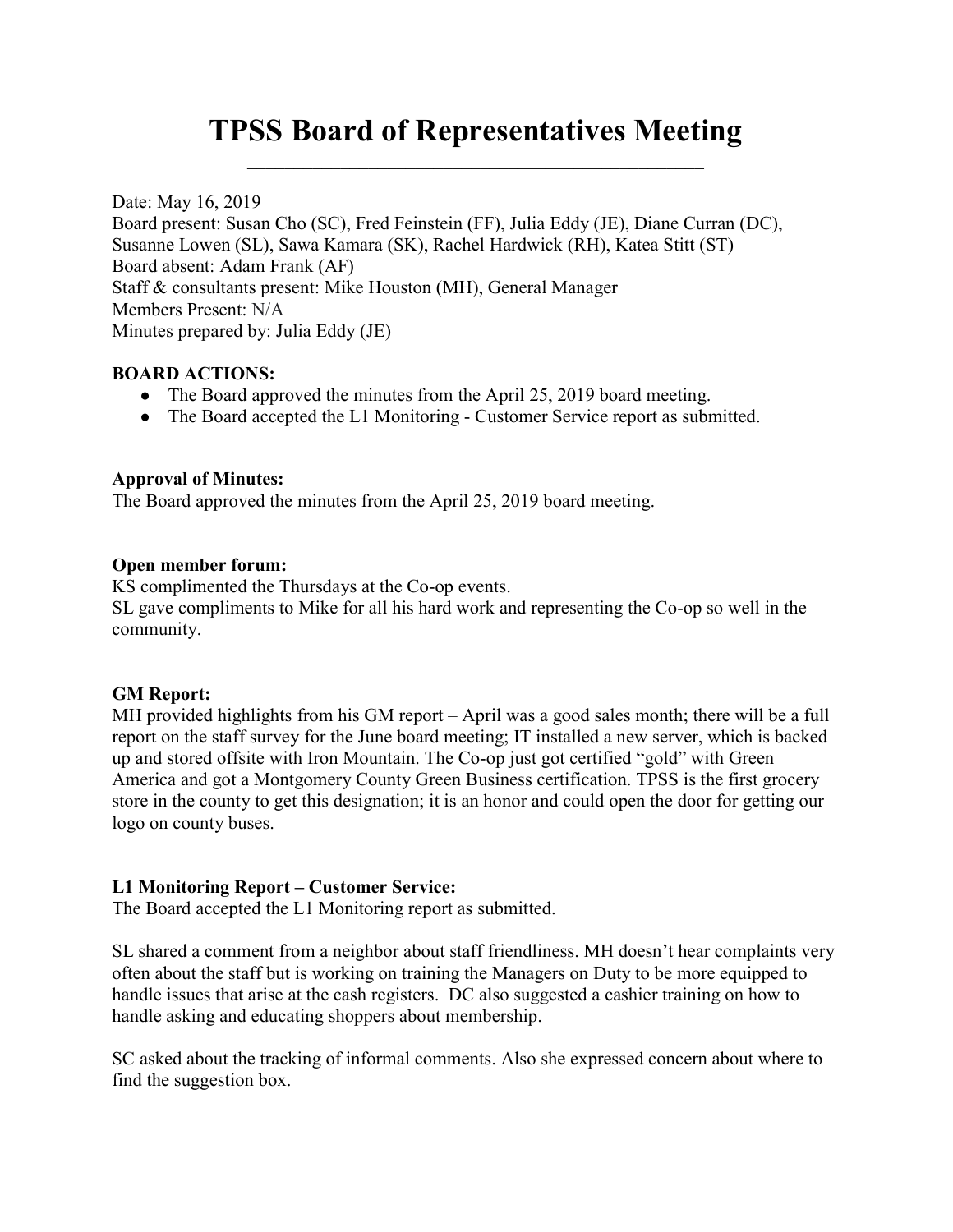## Board Business:

The board approved the decision to have an audit this year.

## Committee Business:

Membership Committee:

- The Spring Member-Owner Meeting will be Sunday May 19, 2019, 2-4pm, at the Fire Station. There will be updates from the President, General Manager, a financial update, community outreach update, we will introduce the changes to the bylaws, a union rep will speak, and Bob Gibson from the membership committee will speak. SL will put together a one-pager on the Cottage Food Law in case she can't make it.
- Lots of interest in the Thursday events.
- Denny, and active member of the committee, has some ideas about a demonstration compost project at the Co-op.

## Policy Committee:

SC reports that the Policy Committee hopes to have revised G Policies to vote on for the next board meeting.

## Next Board Meeting: Thursday, June 20th.

Meeting adjourned at 7:30pm.

## Committee Assignments:

Policy Committee – Susan Cho (chair), Adam Frank, Rachel Hardwick, Julia Eddy. Nominations/Elections – Susanne Lowen (chair), Diane Curran, Susan Cho. Personnel – Diane Curran (chair), Rachel Hardwick, Katea Stitt. Membership Committee – Fred Feinstein (chair), Diane Curran, Sawa Kamara. Finance and Audit Committee – Adam Frank (chair), Julia Eddy, Diane Curran, Susan Cho. Junction Committee – Fred Feinstein (co-chair), Rachel Hardwick (co-chair), Sawa Kamara, Katea Stitt. Expansion Committee – Adam Frank, Susanne Lowen, Susan Cho, Julia Eddy. Policy Governance Reflection Committee - Fred Feinstein, Adam Frank, Susanne Lowen, Mary Rooker (former board member). Board Development Committee – Diane Curran (chair), Adam Frank. Future of Food Committee – Susanne Lowen, Susan Cho, Julia Eddy.

## Term 2018-2019 Meeting Attendance:

| Jec | Jan | Mar<br>Feb | Apr | May | Jun | Jul | Aug | Sep | Jct | 1037 |
|-----|-----|------------|-----|-----|-----|-----|-----|-----|-----|------|
|-----|-----|------------|-----|-----|-----|-----|-----|-----|-----|------|